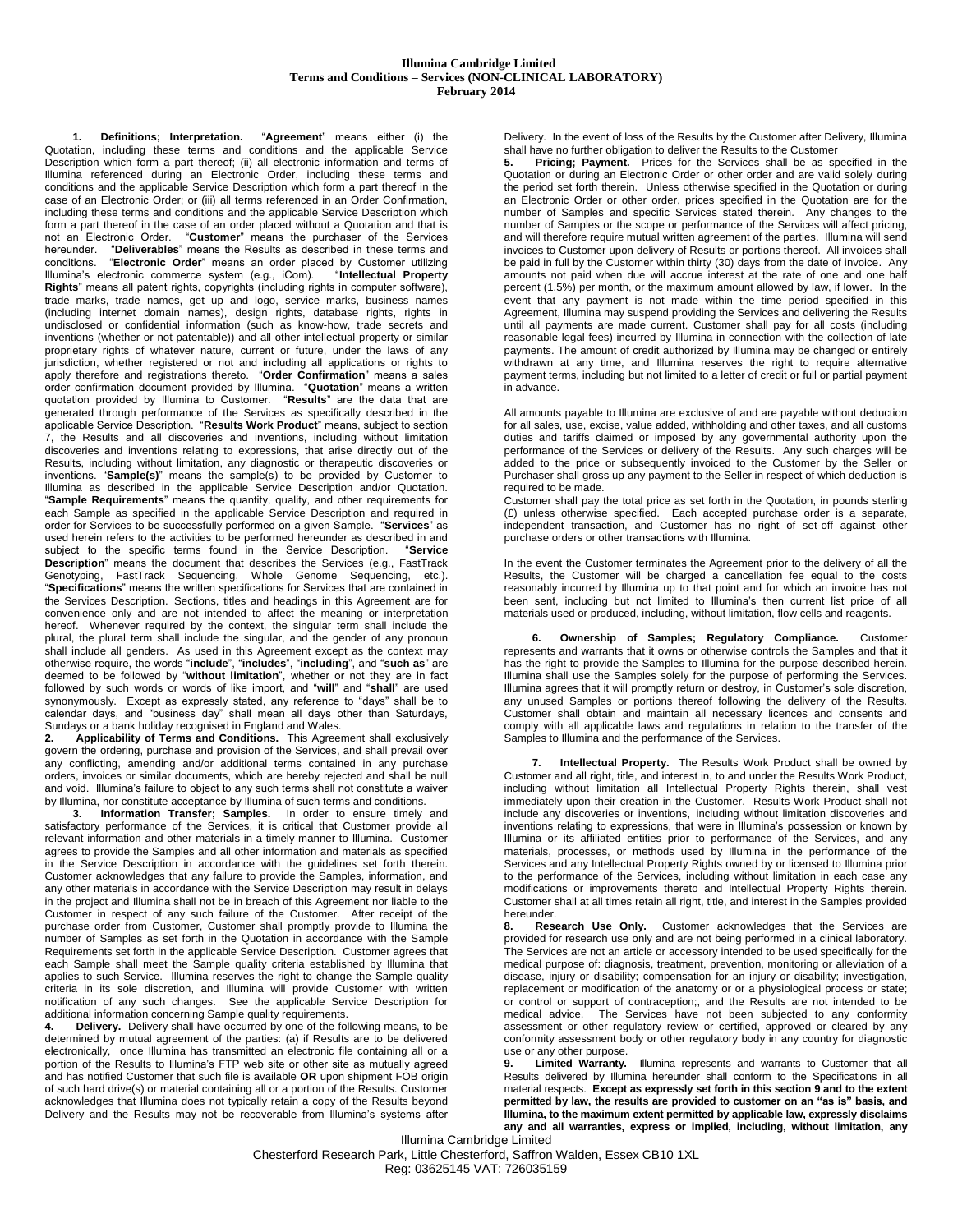## **Illumina Cambridge Limited Terms and Conditions – Services (NON-CLINICAL LABORATORY) February 2014**

**implied warranty of satisfactory quality, fitness for a particular purpose, care and skill, accuracy, utility, or non infringement with respect thereto.**

<span id="page-1-0"></span>**10. Indemnification.** Illumina shall indemnify and hold harmless Customer, its affiliated entities and their respective directors, officers, employees, agents, successors, and assigns from and against any liabilities, expenses, or costs arising out of any claim, complaint, suit, proceedings, or cause of action brought by a third party pertaining to infringement of such third party's valid and enforceable Intellectual Property Rights resulting from the methods, materials, or processes specified by Illumina in the Service Description and used by Illumina in performance of the Services and Illumina shall pay all settlements entered into, and all final judgments and costs (including reasonable legal fees) awarded against Customer (and Illumina, as the case may be) in connection with any such action.

Customer shall indemnify and hold harmless Illumina, its affiliated entities and their respective directors, officers, employees, agents, successors, and assigns from and against any liabilities, expenses, or costs arising out of any claim, complaint, suit, proceedings or cause of action brought by a third party pertaining to (i) infringement of such third party's valid and enforceable Intellectual Property Rights resulting from Customer's (a) providing the Samples, information and other materials, (b) specification or selection of any methods, materials, or processes to be used in the performance of the Services, other than those methods, materials, or processes that are specified by Illumina in the Service Description and used by Illumina in performing the Service, and (c) specification or selection of the SNP loci in the case of genotyping or regions of interest in the case of targeted sequencing, and (ii) or arising out of any actions Customer has taken based on its analysis, interpretation, or use of the Results and any other information provided by Illumina under this Agreement and Customer shall pay all settlements entered into, and all final judgments and costs (including reasonable attorneys' fees) awarded against Illumina (and Customer, as the case may be) in connection with any such action.

Each party's indemnification obligation pursuant to this Section [10](#page-1-0) is subject to the indemnified party (i) notifying the indemnifying party promptly in writing of such action, (ii) giving the indemnifying party exclusive control and authority over the defense and settlement of such action, (iii) not admitting infringement of any Intellectual Property Right without the indemnifying party's prior written consent, (iv) not entering into any settlement or compromise of any such action without the indemnifying party's prior written consent, and (v) providing all reasonable assistance to the indemnifying party (provided that the indemnifying party reimburses the indemnified party for its reasonable out-of-pocket expenses incurred in providing such assistance).

<span id="page-1-2"></span>**11. Limited Liability. To the extent permitted by law, in no event will either party be liable to the other for costs of procurement of substitute services, lost profits, data or business, or for any special, indirect, consequential or incidental damages incurred by such party arising out of or in connection with this agreement (or the termination hereof), however caused and on any theory of liability (whether in contract, tort (including negligence),**  misrepresentation, statutory duty or otherwise, including, but not limited to, **the loss of prospective profits or anticipated sales, or on account of expenses, investments, or commitments in connection with the business or goodwill or otherwise. Illumina's total and cumulative liability arising under or in connection with this agreement, whether in contract, tort (including negligence), misrepresntation, statutory duty or otherwise, shall in no event exceed the amount received by Illumina from Customer under this agreement. The limitations set forth in this section shall apply even if a party has been advised of the possibility of such damages, and notwithstanding any failure of essential purpose of any limited remedy. Nothing in this agreement shall limit liability of a party or its affiliated entities for death or personal injury caused by negligence or fraud.**

**12. Privacy.** Customer acknowledges that Illumina deems of utmost importance the privacy and anonymity of any individual that is the subject of the Samples. Therefore Customer shall not disclose or provide to Illumina any personal data (as that term is defined in the Data Protection Act 1998), shall comply with all legal, regulatory, and contractual obligations with respect to the privacy of the individual that is the subject of such Sample, and shall inform Illumina in a timely manner of any requirements applicable to Illumina's provision of these Services. Illumina shall not sell, trade or otherwise disclose to other customer of Illumina any account information of Customer. Customer acknowledges and agrees that Illumina is entitled to maintain and use a database of orders and account information pertaining to Customer for purposes of order processing, maintaining records and assisting with future orders of Customer.

<span id="page-1-1"></span>**13. Confidential Information.** Except as provided herein, each party shall maintain in confidence, and shall not use for any other purpose or disclose to any third party, information (of whatever nature) disclosed by the other party or its affiliated entities in writing and marked "Confidential" (or in a similar manner to indicate its confidential nature) or that is disclosed orally as confidential and confirmed in writing within thirty (30) days following such disclosure (collectively, "Confidential Information"). However, the source and identity of Samples, the Results, and the details of the methods, materials or processes used by Illumina in the performance of the Services which, by their very nature or the circumstances in which imparted, would reasonably be deemed confidential, shall be considered

Confidential Information whether or not so marked. Each party shall disclose Confidential Information disclosed by the other party. The receiving Party shall disclose the Confidential Information of the disclosing party solely on a need to know basis to its directors, officers and employees and also agrees not to disclose to any third party any terms of this Agreement without the consent of the other party, except as required by securities or other applicable laws or regulations, in which case the Disclosing party shall seek confidential treatment to the extent available, under conditions that reasonably protect the confidentiality thereof

Confidential Information shall not include any information that is: (i) already lawfully known to the receiving party at the time of disclosure hereunder, (ii) now or hereafter becomes publicly known other than through breach of this Agreement, (iii) is disclosed to the receiving party by a third party that the disclosing party reasonably concluded was under no obligation of confidentiality to the disclosing party with respect thereto, or (iv) is independently developed by or for the receiving party without reliance on the Confidential Information of the disclosing party. The obligations of confidentiality contained in this Section [13](#page-1-1) shall remain in force for a period of no less than three (3) years from the delivery of all the Results, which shall in all events survive its earlier termination.

**14. Customer's Breach; Survival** In addition to any remedies specified elsewhere under this Agreement, and any remedies available to Illumina under law, Illumina may, immediately upon notice to the Customer, do any, all, or any combination of the following in the event Customer breaches the terms of this Agreement: (i) cease performance hereunder, or (ii) terminate any remaining warranty for the affected service. All provisions of this Agreement that by their nature should survive termination shall survive including without limitation Sections [1,](#page-0-1) [2,](#page-0-2) [5,](#page-0-3) [6,](#page-0-4) [7,](#page-0-5) [9,](#page-0-0) [10,](#page-1-0) [11,](#page-1-2) [13](#page-1-1) and [15](#page-1-3) , and all payment obligations incurred hereunder. All other rights and obligations of the parties under this Agreement shall cease upon termination or expiration of this Agreement.

## <span id="page-1-3"></span>**15. Miscellaneous.**

a. Customer acknowledges and agrees that any future products and/or services ("Unreleased Products") are subject to new part numbers, pricing, and specifications. Customer agrees that its purchase of the Services hereunder is not in reliance on the availability of any Unreleased Products.

b. If any provision or part-provision of this Agreement is held invalid, illegal or unenforceable, it shall be enforced to the maximum extent permissible so as to effect the intent of the parties, and the remainder of this Agreement will continue in full force and effect. The failure or delay of either party to exercise any right or remedy provided herein or to require any performance of any term of this Agreement shall not be construed as a waiver and no single or partial exercise of any right or remedy provided herein or to require any performance of any term of this Agreement or the waiver by either party of any breach of this Agreement shall not prevent a subsequent exercise or enforcement of, or be deemed a waiver of any subsequent breach of, the same or any other term of this Agreement. Except as expressly provided in this Agreement, the rights and remedies of each party under this Agreement are cumulative and not exclusive of any rights or remedies provided by law or regulation. Nothing in this Agreement shall constitute or create a joint venture, partnership, or any other similar arrangement between the parties. No party is authorized to act as agent for the other party hereunder except as expressly stated in this Agreement.

c. All notices required or permitted under this Agreement shall be in writing and shall be deemed received when (a) delivered personally; (b) five (5) days after having been sent by registered or certified mail, return receipt requested, postage prepaid (or ten (10) days for international mail); or (c) one (1) day after deposit with a commercial express courier specifying next day delivery or, for international courier packages, two (2) days after deposit with a commercial express courier specifying 2-day delivery, with written verification of receipt.<br>d Customer shall

Customer shall not assign or transfer this Agreement or any rights or obligations under this Agreement, whether voluntary, by operation of law or otherwise, without the prior written consent of Illumina; provided, however, that no consent shall be required for any assignment in connection with any change of control or the sale of all or substantially all of the stock or assets of Customer to a party that (i) agrees in writing to be bound by the terms and conditions of this Agreement, and (ii) is not, in Illumina's reasonable judgment, a competitor of Illumina or any of its affiliate entities. Illumina may assign or transfer this agreement to any (i) successor by way of change of control or sale of all or substantially all of its stock or assets relating to this Agreement, (ii) of its affiliated entities. Illumina or any successor may assign all or part of the right to payments under this Agreement. Any assignment or transfer of this Agreement made in contravention of the terms hereof shall be null and void. Subject to the foregoing, this Agreement shall be binding on and inure to the benefit of the parties' respective successors and permitted assigns.

e. This Agreement and any dispute or claim arising out of or in connection with it or its subject matter or formation shall be governed and construed in accordance with the law of England and Wales. Each Party irrevocably agrees that the courts of England and Wales shall have [non-]exclusive jurisdiction to settle any dispute or claim under or in connection with this Agreement or its subject matter or formation.

Illumina Cambridge Limited Chesterford Research Park, Little Chesterford, Saffron Walden, Essex CB10 1XL Reg: 03625145 VAT: 726035159